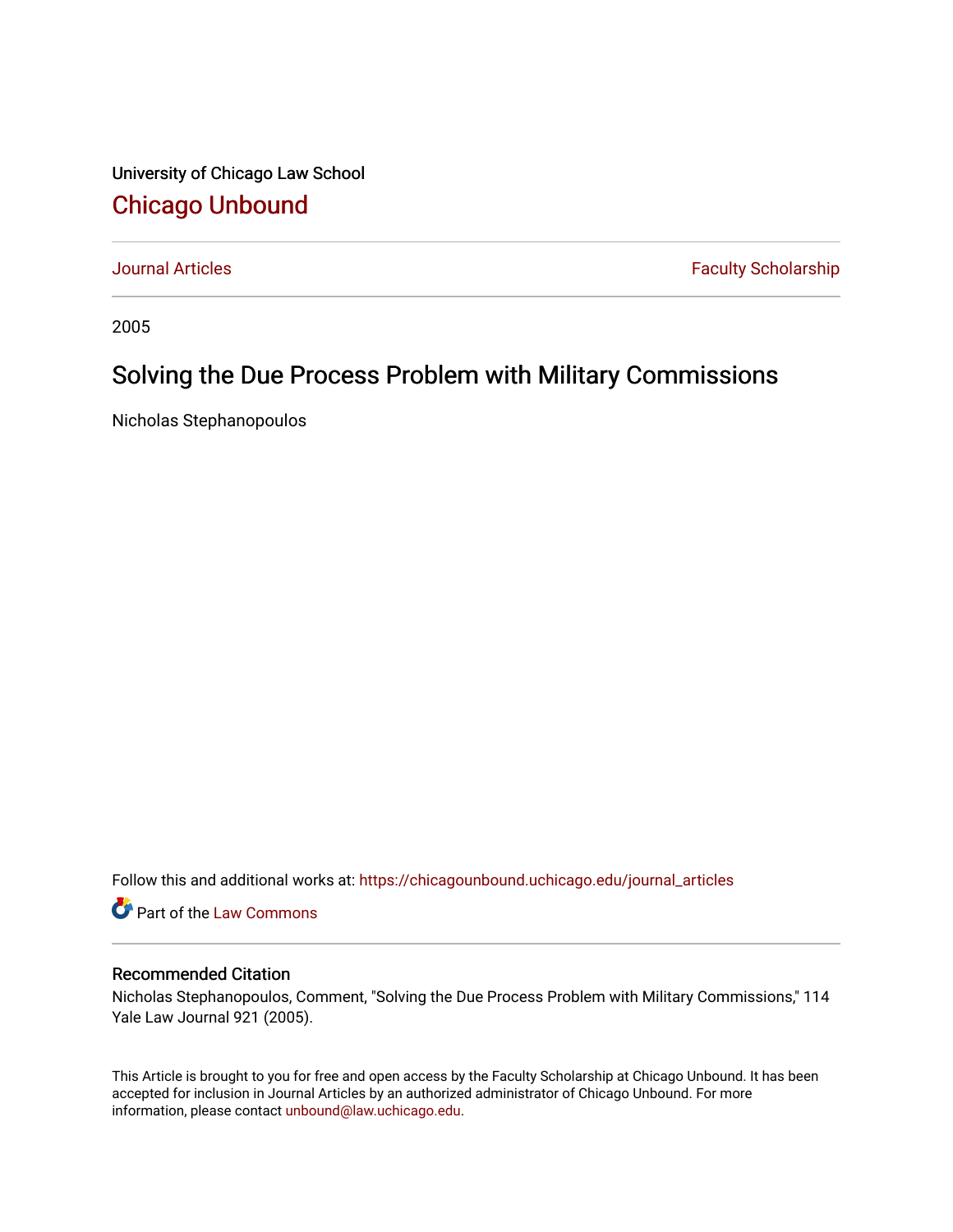## **Policy Comment**

# **Solving the Due Process Problem with Military Commissions**

The terrorist attacks of September **11,** 2001 prompted the creation of two new adjudicatory bodies within the Department of Defense. First, military commissions were established **by** presidential order just two months after the attacks in order to prosecute members of al Qaeda for war crimes.' The commissions are non-Article **III** courts (although they adhere to many aspects of conventional criminal procedure) and are empowered to try persons designated **by** the President as eligible for trial **by** commission for offenses against the laws of war. No trials have yet taken place, although commissions for four detainees have been convened, and fifteen detainees have been designated for trial.<sup>2</sup> Second, combatant status review tribunals (CSRTs) were created in the wake of *Hamdi v. Rumsfeld3* to determine if detainees at Guantánamo Bay are being properly held as enemy combatants.4 **A** plurality of the Supreme Court held in *Hamdi* that "a citizen-detainee seeking to challenge his classification as an enemy combatant must receive notice of the factual basis for his classification, and a fair opportunity to rebut the Government's factual assertions before a neutral decisionmaker."<sup>5</sup> The CSRTs aim to provide that "fair opportunity"

**<sup>1.</sup>** Military Order of November **13,** 2001: Detention, Treatment, and Trial of Certain Non-Citizens in the War Against Terrorism, 66 Fed. Reg. 57,833 (Nov. 16, 2001) [hereinafter Military Order].

*<sup>2.</sup> See* News Transcript, Department of Defense, Defense Department Briefing on Military Commission Hearings (Aug. 17, 2004), *available at* http://www.defenselink.mil/transcripts/2004/ tr20040817-1164.html.

<sup>3. 124</sup> S. Ct. 2633 (2004).

<sup>4.</sup> Memorandum from Paul Wolfowitz, Deputy Secretary of Defense, to Secretary of the Navy (July 7, 2004), *available at* http://www.defenselink.mi/news/Jul2OO4/d2OO4O707review.pdf (describing CSRTs).

*<sup>5.</sup> Hamdi,* 124 S. Ct. at 2648 (plurality opinion).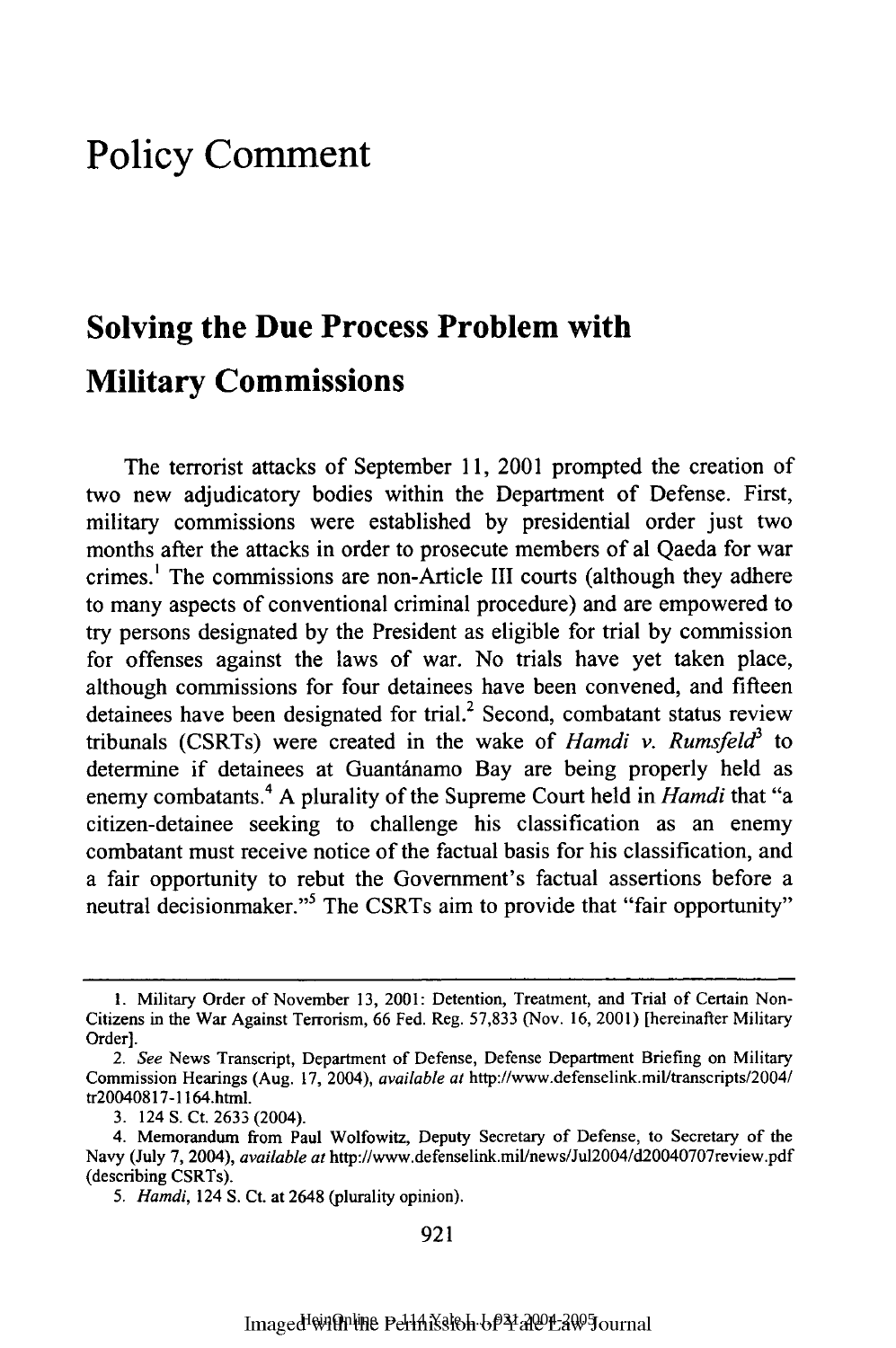to individuals who the government alleges are enemy combatants and hence subject to detention until the end of hostilities.

This Comment's principal goal is to explore the interplay between the military commissions and the CSRTs. A plethora of law review articles have dealt with military commissions,<sup>6</sup> and the CSRTs have been covered at length in the press.<sup>7</sup> There has been almost no effort, however, to analyze how the two institutions fit together or how the lessons of one could be used to solve the potential constitutional problems of the other. This Comment seeks to fill that gap. In particular, it argues that there is a serious constitutional flaw in the military commissions' procedure for establishing personal jurisdiction and that, in an ironic twist, this flaw can be mended through a modest broadening of the scope of the CSRTs' fact-finding powers.

Part I describes the looming due process problem with the military commissions: that there is currently no mechanism by which individuals who dispute their eligibility to be tried by commission can resolve this jurisdictional issue. This Part argues that this aspect of the commissions' procedure is unconstitutional under case law on both Article III personal jurisdiction and unilateral executive designations. Part II contends that this due process problem can best be solved by expanding the decisionmaking range of the CSRTs. Rather than merely determining whether a detainee is an enemy combatant, the CSRTs should also decide whether a detainee found to be an enemy combatant is a *lawful* combatant, immune from trial by military commission, or an *unlawful* combatant, subject to such trial. Part II also argues that the CSRTs are better positioned to make this determination than either conventional courts or the military commissions themselves. Part **III** concludes.

**I**

Critics have identified a host of potential legal problems with military commissions. Commissions may offend the principle of separation of powers because they were not explicitly authorized by Congress, they may violate the Equal Protection Clause because they are applicable only to

*<sup>6.</sup> See, e.g.,* Jack Goldsmith & Cass R. Sunstein, *Military Tribunals and Legal Culture: What a Difference Sixty Years Makes,* 19 CONST. COMMENT. 261 (2002); Neal K. Katyal & Laurence H. Tribe, *Waging War, Deciding Guilt: Trying the Military Tribunals, III* YALE L.J. 1259 (2002); David Glazier, Note, *Kangaroo Court or Competent Tribunal?: Judging the 21st Century Military Commission,* 89 VA. L. REV. 2005 (2003).

*<sup>7.</sup> See, e.g.,* Zachary R. Dowdy, *Debate Drags on over U.S. Detainees,* NEWSDAY (N.Y.), Oct. 25, 2004, at A4; Neil A. Lewis, *Scrutiny of Review Tribunals as War Crimes Trials Open,* N.Y. TIMES, Aug. 24, 2004, at **A12;** Charlie Savage, *Freed Detainee Said To Train at Militant Camps,* BOSTON GLOBE, Oct. 2, 2004, at A7.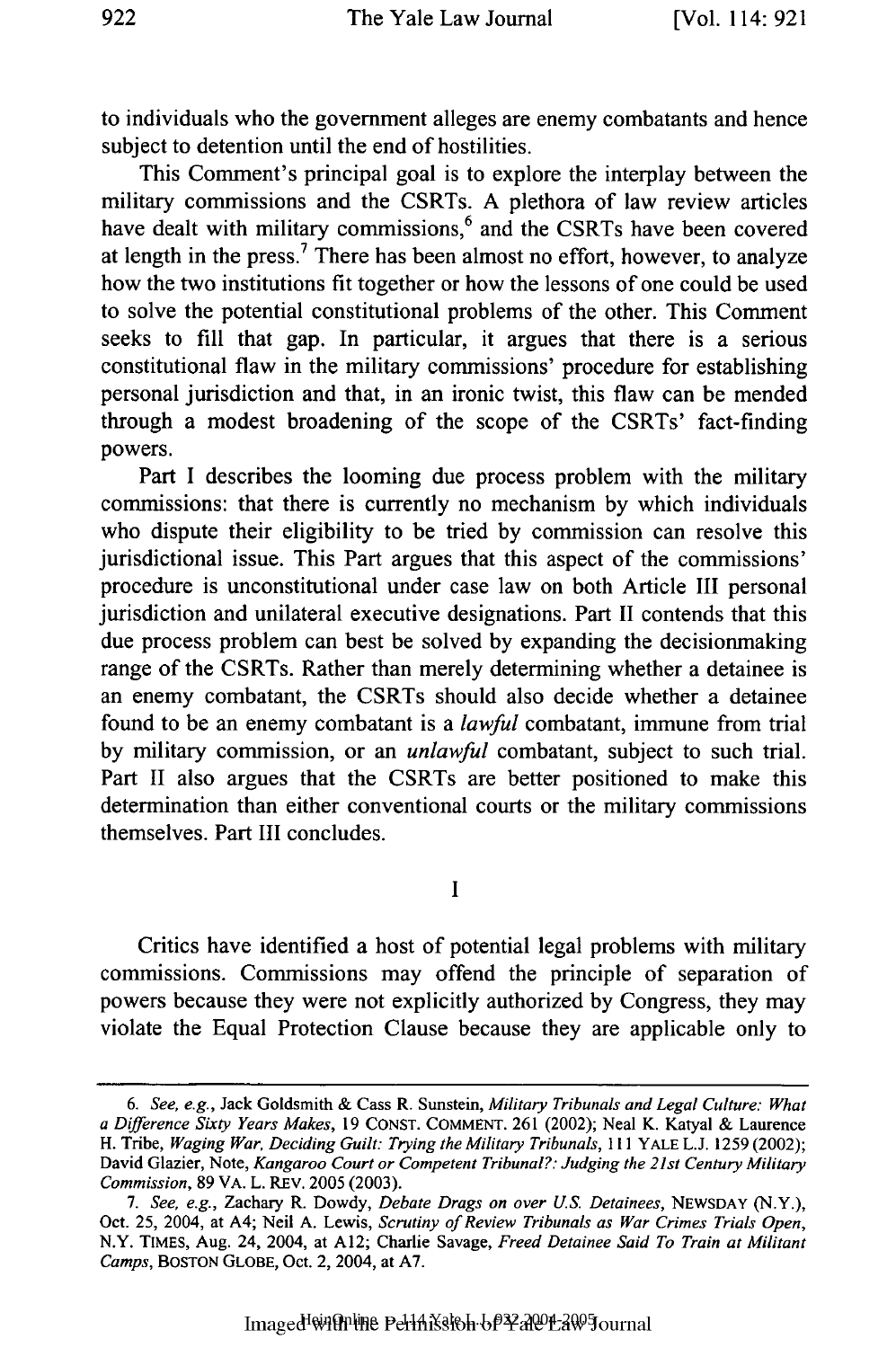noncitizens, they may contravene provisions of the Uniform Code of Military Justice, and they may be illegal under the Geneva Conventions.<sup>8</sup> One problem with military commissions that has not been extensively analyzed, however, is the jurisdictional one: At present, a detainee has no opportunity to challenge the President's determination that he may be tried by commission.<sup>9</sup>

Under the Military Order that created the military commissions, not everyone is subject to trial **by** commission for offenses against the laws of war. Rather, the Order applies only to noncitizens who the President determines **(1)** are current or past members of al Qaeda, (2) have been involved in acts of international terrorism directed at the United States, or **(3)** have knowingly harbored such persons.10 The personal jurisdiction of military commissions is further limited **by** *Ex parte Quirin,* which held that only *unlawful* combatants "are subject to trial and punishment **by** military tribunals for acts which render their belligerency unlawful."'" Under **Quirin**

9. I have not found any mention of this constitutional difficulty in the literature on military commissions. The petition in Swift (filed on behalf of Salim Hamdan, one of the four detainees for whom military commissions have been convened) argues that no commission has personal jurisdiction over Hamdan but does not contend that Hamdan's trial would violate the Due Process Clause if he did not have the ability to challenge the commission's personal jurisdiction. Swift Petition, *supra* note 8, at 22-23. The recent district court opinion halting Hamdan's trial also does not mention due process. It does, however, make the related argument that, under the Third Geneva Convention, Hamdan is entitled to POW protections (which include not being tried by a military commission for war crimes) until his combatant status "'has been determined by a competent tribunal."' Hamdan v. Rumsfeld, No. 04-1519 (JR), 2004 U.S. Dist. LEXIS 22724, at \*23-25 (D.D.C. Nov. 8, 2004) (quoting Geneva Convention Relative to the Treatment of Prisoners of War, Aug. 12, 1949, art. 5, 6 U.S.T. 3316, 3324, 75 U.N.T.S. 135, 142 [hereinafter Third Geneva Convention]). Because the Due Process Clause provides more robust procedural protections than the Third Geneva Convention's modest guarantee of a "competent tribunal," this Comment focuses on the constitutional difficulties with military commissions and how to resolve them. If the commissions' due process problem is solved, their Geneva Convention flaw will ipso facto be repaired as well.

10. Military Order, *supra* note 1, at 57,834.

11. 317 U.S. 1, 31 (1942). For other cases limiting the personal jurisdiction of military commissions, see *Reid v. Covert,* 354 U.S. 1, 22 (1957) (plurality opinion) ("[M]ilitary trial of civilians is inconsistent with both the letter and spirit of the constitution." (internal quotation marks omitted)); and *Exparte Milligan,* 71 U.S. (4 Wall.) 2, 121 (1866) ("[The President's war power cannot] sanction a military trial **...** for any offence whatever of a citizen in civil life **....").** The reason for these limitations is that broader jurisdiction for military commissions raises serious executive/judicial separation-of-powers issues.

Article 4 of the Third Geneva Convention codifies the definitions of lawful and unlawful combatants. Third Geneva Convention, *supra* note 9, 6 U.S.T. at 3320, 75 U.N.T.S. at 138. Article 4 provides that members of organized resistance movements are lawful combatants entitled to POW status only if they have a commander, carry a "fixed distinctive sign," carry arms openly,

<sup>8.</sup> For a comprehensive discussion of the potential problems with military commissions, see Katyal & Tribe, *supra* note 6. *See also* Petition for Writ of Mandamus Pursuant to 28 U.S.C. § 1361 or, in the Alternative, Writ of Habeas Corpus, Swift *ex rel.* Hamdan v. Rumsfeld, No. CV04-0777L (W.D. Wash. filed Aug. 9, 2004), *transferred sub nom.* Hamdan v. Rumsfeld, No. 04-1519 (JR), 2004 U.S. Dist. LEXIS 22724 (D.D.C. Nov. 8, 2004) (No. CV04-0777L) [hereinafter Swift Petition], *available at* http://www.law.georgetown.edu/faculty/nkk/documents/ Swift\_000.pdf (making eight separate claims against the validity of military commissions).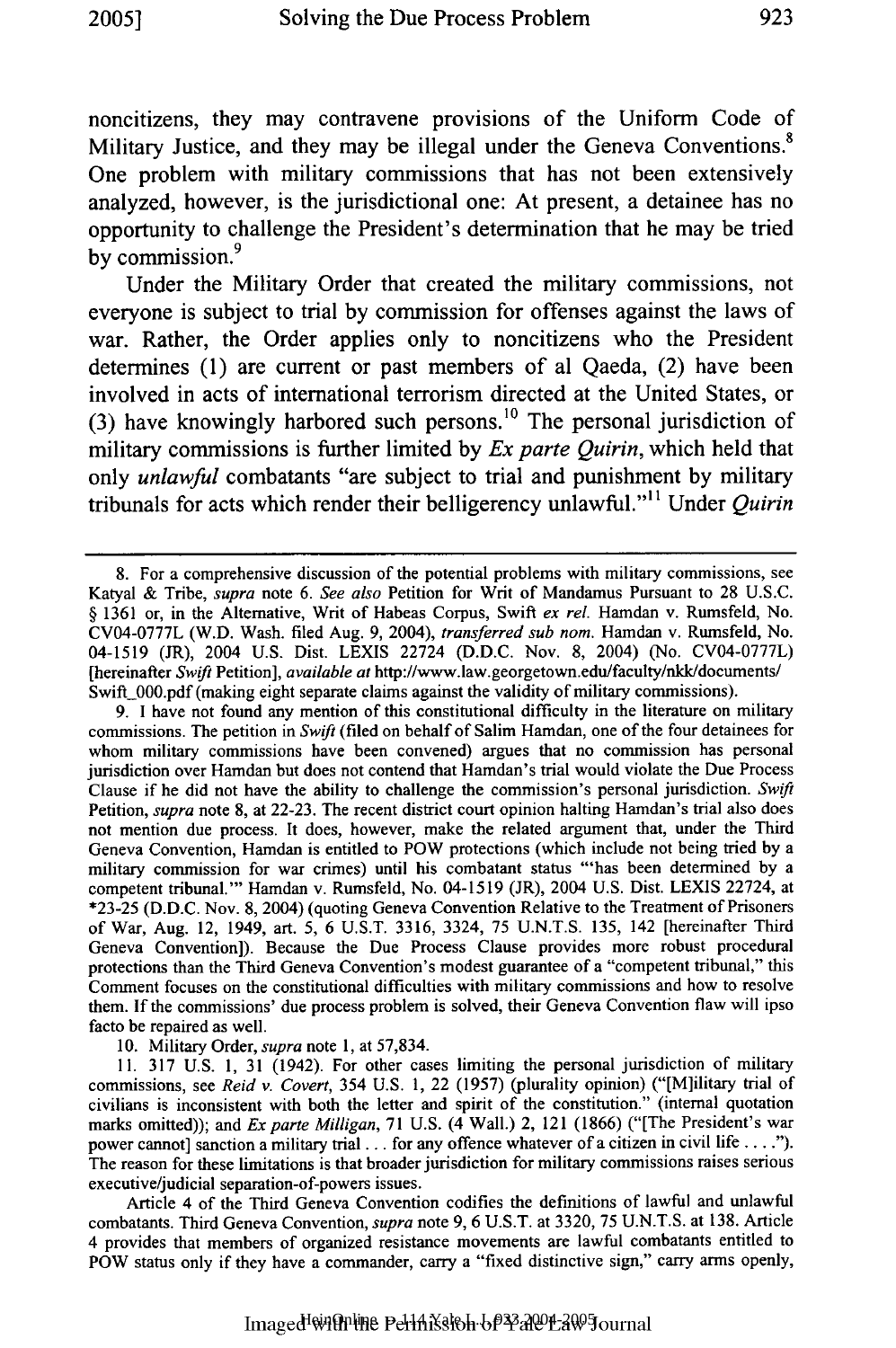and the Military Order, therefore, military commissions, unlike conventional criminal courts, do not have personal jurisdiction over all alleged criminals in the territory they cover. Rather, to be subject to trial by military commission, an individual must both fit within one of the categories of persons identified in the Military Order and, as required by *Quirin,* be an unlawful combatant.

The due process problem with the post-September 11 military commissions, then, is that they provide no mechanism for a defendant who contests his commission's personal jurisdiction over him to effectuate that protest.<sup>12</sup> The President alone determines that an individual is subject to the Military Order, and upon that determination the individual may be tried for war crimes even though he denies that he is an unlawful combatant or that he meets the Order's three criteria for eligibility.<sup>13</sup>

Two distinct lines of doctrine indicate that this aspect of the military commissions' procedure is unconstitutional. First, cases in the Article III setting have long held that a defendant is always entitled to challenge a court's personal jurisdiction over him. Because the "requirement that a court have personal jurisdiction flows.., from the Due Process Clause" and "recognizes and protects an individual liberty interest,"<sup>14</sup> it would subvert the defendant's constitutional rights to try him without first affording him an opportunity to contest the court's personal jurisdiction. So important is the individual's interest in being certain of the court's personal jurisdiction over him that the alleged "deprivation of a right not to be tried is... immediately appealable."<sup>15</sup> Analogizing to the military commission context, it is a violation of due process for a detainee to face trial by

and act "in accordance with the laws and customs of war." *Id.* It is likely that an individual who meets the Military Order's criteria for trial by commission would also be an unlawful combatant under Article 4. To the extent that the Military Order and Article 4 produce divergent outcomes, however, the requirement of unlawful combatant status must be met before trial by commission becomes lawful. As *Quirin* held, unlawful combatant status, not the Military Order's criteria, is the sine qua non of eligibility for trial by commission.

<sup>12.</sup> I am assuming here that defendants before military commissions are entitled to invoke due process rights. This is a debatable assumption, *cf* Johnson v. Eisentrager, 339 U.S. 763, 783- 84 (1950), but recent cases suggest that it is a correct one, *cf.* Rasul v. Bush, 124 S. Ct. 2686, 2698 n. 15 (2004).

<sup>13.</sup> Military Order, *supra* note 1, at 57,834.

<sup>14.</sup> Ins. Corp. of Ir. v. Compagnie des Bauxites de Guinee, 456 U.S. 694, 702 (1982).

<sup>15.</sup> Lauro Lines s.r.l. v. Chasser, 490 U.S. 495, 499 (1989) (emphasis omitted). A court's ruling on personal jurisdiction is usually not subject to interlocutory appeal, but that is because another court that would have personal jurisdiction typically exists. In the case of military commissions, however, personal jurisdiction is based on status rather than geographic ties, so there is no other commission that can try a person over whom the original commission lacks personal jurisdiction. At present, an Article **III** court's ruling on personal jurisdiction cannot deprive an individual of a "right not to be tried," while the President's designation of eligibility for trial **by** military commission can.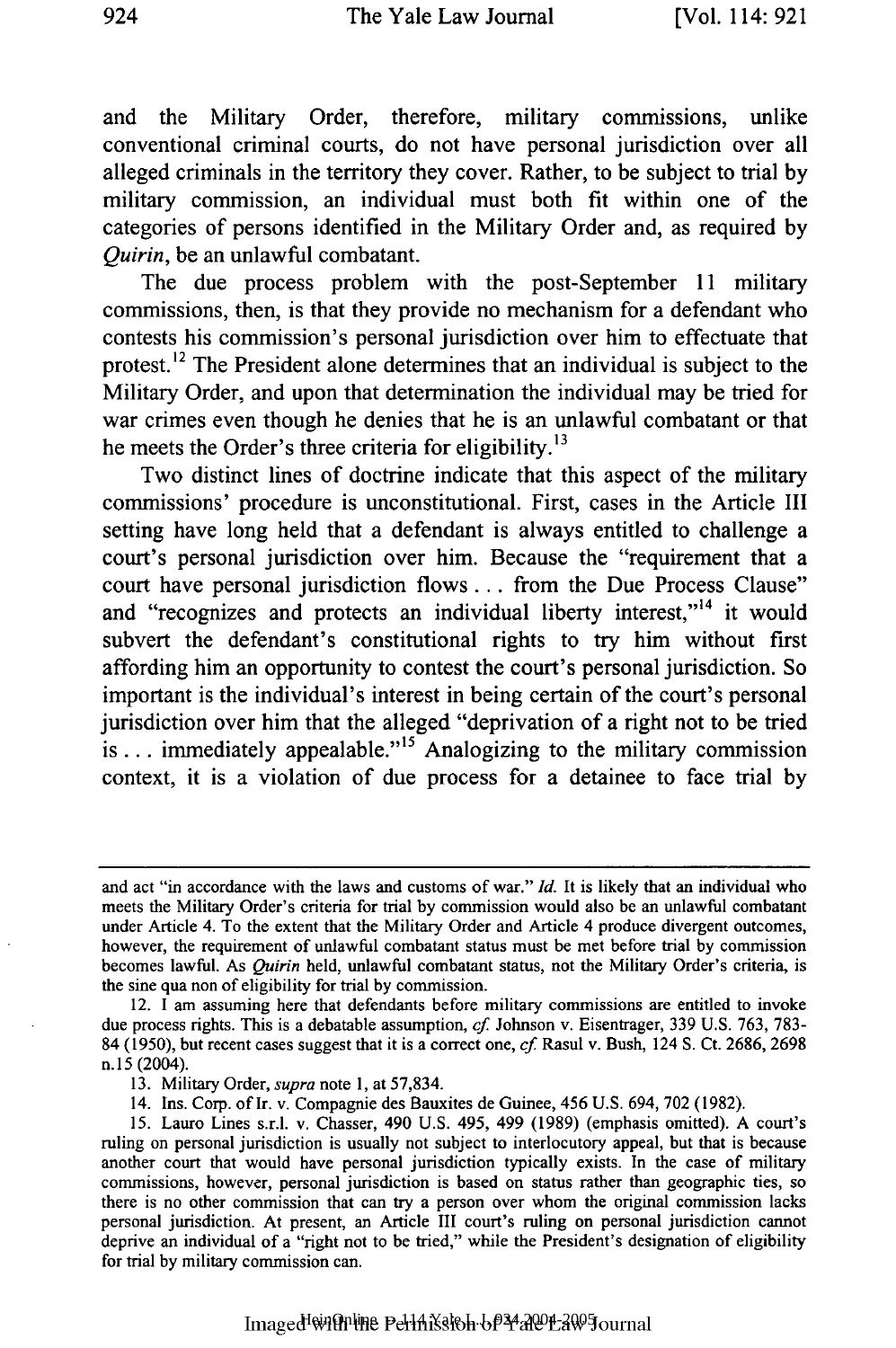commission without first having had the chance to argue that he is ineligible for such a trial.

Second, case law outside the Article III setting has established that designations by the Executive almost never suffice to justify government actions that severely harm an individual. Such designations carry a great risk of error because the person affected is unable to present her side of the story. They also undermine the individual's dignity interest by preventing her from having her voice heard.<sup>16</sup> As a result, the Executive may not unilaterally determine that an individual is ineligible for welfare benefits;<sup>17</sup> subject to confinement in a mental hospital;  $\frac{1}{8}$  subject to internment or deportation as an enemy alien; 19 or, as *Hamdi* recently established, detainable until the end of hostilities as an enemy combatant.<sup>20</sup> The situation of the military commission defendant is no different. Under the Military Order, a unilateral presidential determination made with no input from or consultation with the detainee allows him to be tried by military commission, where he may be sentenced to life imprisonment or death. $21$ The detainee therefore risks being deprived by the Executive of a significant liberty interest—the right not to stand trial—without ever having had his objections heard.<sup>22</sup>

II

There are several ways in which the due process problem with military commissions could be solved. An Article III court could evaluate the detainee's claim that he is ineligible for trial by military commission if he files a petition for a writ of habeas corpus.<sup>23</sup> Or the procedures of the military commissions could be changed so that the President's determination that an individual is subject to the Military Order is no longer

*<sup>16.</sup> See* Grannis v. Ordean, 234 U.S. 385, 394 (1914) ("The fundamental requisite of due process of law is the opportunity to be heard.").

<sup>17.</sup> Goldberg v. Kelly, 397 U.S. 254, 264-65 (1970).

<sup>18.</sup> Vitek v. Jones, 445 U.S. 480, 495 (1980).

<sup>19.</sup> United States *ex rel* Schwarzkopfv. **Uhl,** 137 F.2d 898, 900 (2d Cir. 1943).

<sup>20.</sup> Hamdi v. Rumsfeld, 124 S. Ct. 2633, 2648 (2004) (plurality opinion).

<sup>21.</sup> *See* 32 C.F.R. § 16.3(a) (2004) ("Any lawful punishment or condition of punishment is authorized, including death.").

<sup>22.</sup> Despite being based on international law rather than due process, the district court's analysis in *Hamdan, see supra* note 9, is similar. "The government must convene a competent tribunal . . . and seek a specific determination as to Hamdan's status under the Geneva Conventions. Until or unless such a tribunal decides otherwise, Hamdan has, and must be accorded, the full protections of a prisoner-of-war." Hamdan v. Rumsfeld, No. 04-1519 (JR), 2004 U.S. Dist. LEXIS 22724, at \*25 (D.D.C. Nov. 8, 2004).

<sup>23.</sup> *See, e.g., Swift* Petition, *supra* note 8, at 22-23 (seeking habeas and mandamus relief from federal district court in part on the ground that Hamdan's military commission lacks personal jurisdiction over him).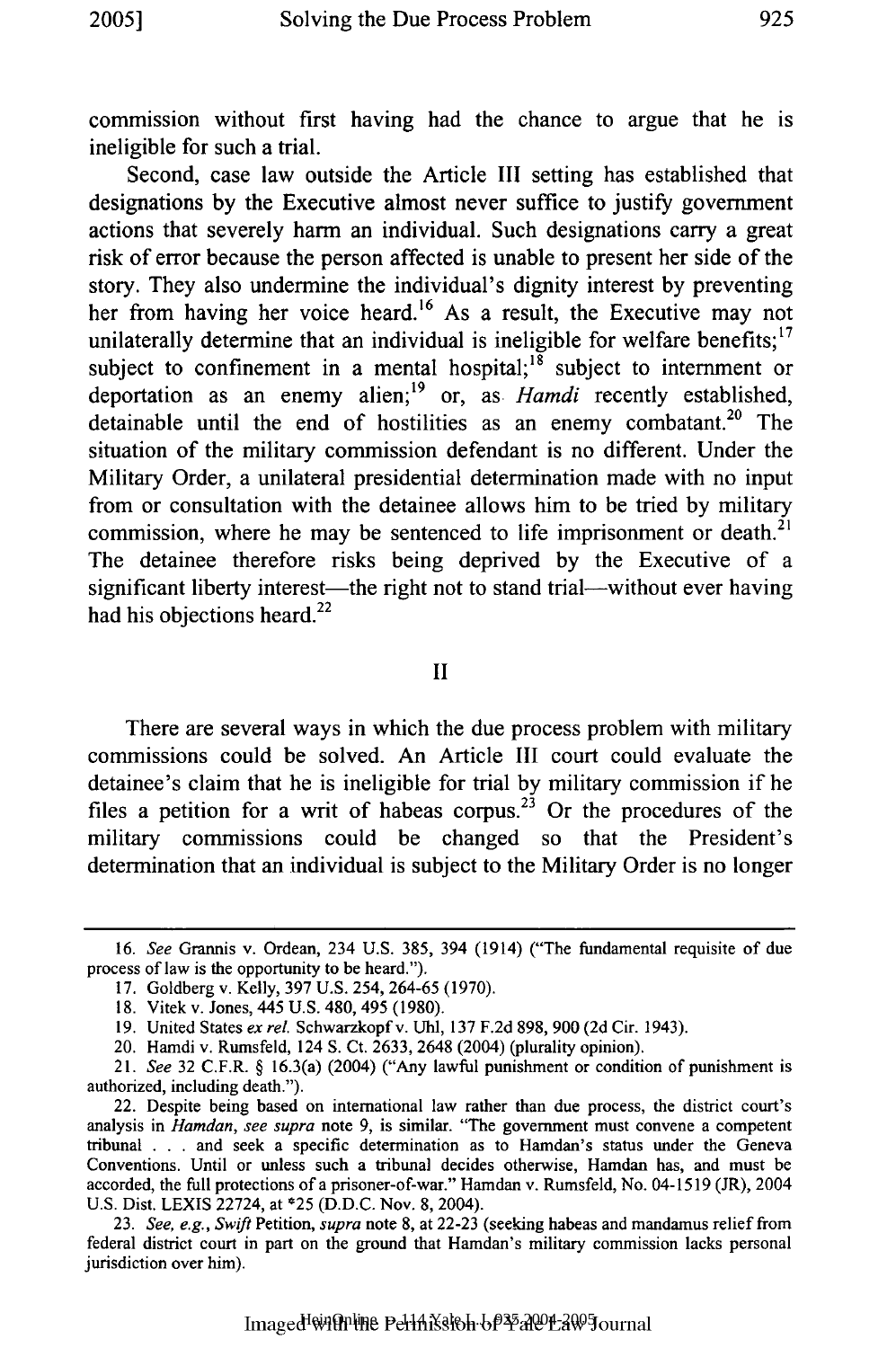final and the individual can challenge that determination before the commission. But the most practical and accurate way to ensure that an individual is properly brought before a military commission is neither to deposit the problem in the lap of an Article III court nor to fiddle with the commissions' own procedures. Rather, the best way is to entrust the CSRTs with determining not only *whether* a detainee is an enemy combatant but also *what kind* of enemy combatant he is. In the language of the Military Order and *Quirin,* the CSRTs should rule on (1) whether an enemy combatant is a current or past member of al Qaeda, has been involved in acts of international terrorism directed at the United States, or has knowingly harbored such persons (thus fulfilling the three criteria listed in the Military Order) and (2) whether an enemy combatant is lawful or unlawful. Only if a detainee's CSRT finds that he both meets the Military Order's criteria and is an unlawful combatant should he be subject to trial by military commission.

A determination of this sort by the CSRTs would resolve in one blow the due process problem with the commissions. The commissions' personal jurisdiction would no longer simply be asserted by the Executive without any opportunity for the detainee to object to the determination. Rather, the detainee would be able to introduce evidence and present arguments about why he is ineligible for trial by commission, and a quasi-judicial body, the CSRT, would then adjudicate the challenge.

It is true that the CSRTs' procedural protections are less robust than those of an Article III court, meaning that a CSRT's determination that a detainee is eligible for trial by commission would not be quite as rigorous as a court's finding that it has personal jurisdiction over a defendant. This contrast between CSRTs and Article III courts is not especially worrisome, though. The core of the due process right at stake is that the detainee have a hearing before his eligibility for trial by commission is determined-not that he have a full-blown Article III proceeding on that issue.<sup>24</sup> In addition, what the CSRTs lack in process they make up for in expertise; with three military officers composing each tribunal, the CSRTs are more qualified than civilian courts to answer questions about combatant status on the battlefield.<sup>25</sup> Finally, the individual interest implicated in a determination of eligibility for trial by military commission is of roughly the same weight as

<sup>24.</sup> *See, e.g., Hamdi,* 124 S. Ct. at 2648-50 (plurality opinion) (requiring hearing, but not Article III proceeding, on enemy combatant status); *Goldberg,* 397 U.S. at 266-68 (same for eligibility for welfare).

<sup>25.</sup> *See* Solorio v. United States, 483 U.S. 435, 448 (1987) ("[C]ivil courts are ill equipped to establish policies regarding matters of military concern." (internal quotation marks omitted)). If Article III courts are ill equipped to try servicemembers for offenses against civilians—the issue at stake in *Solorio-they* are far less capable of determining an enemy fighter's precise status on the battlefield.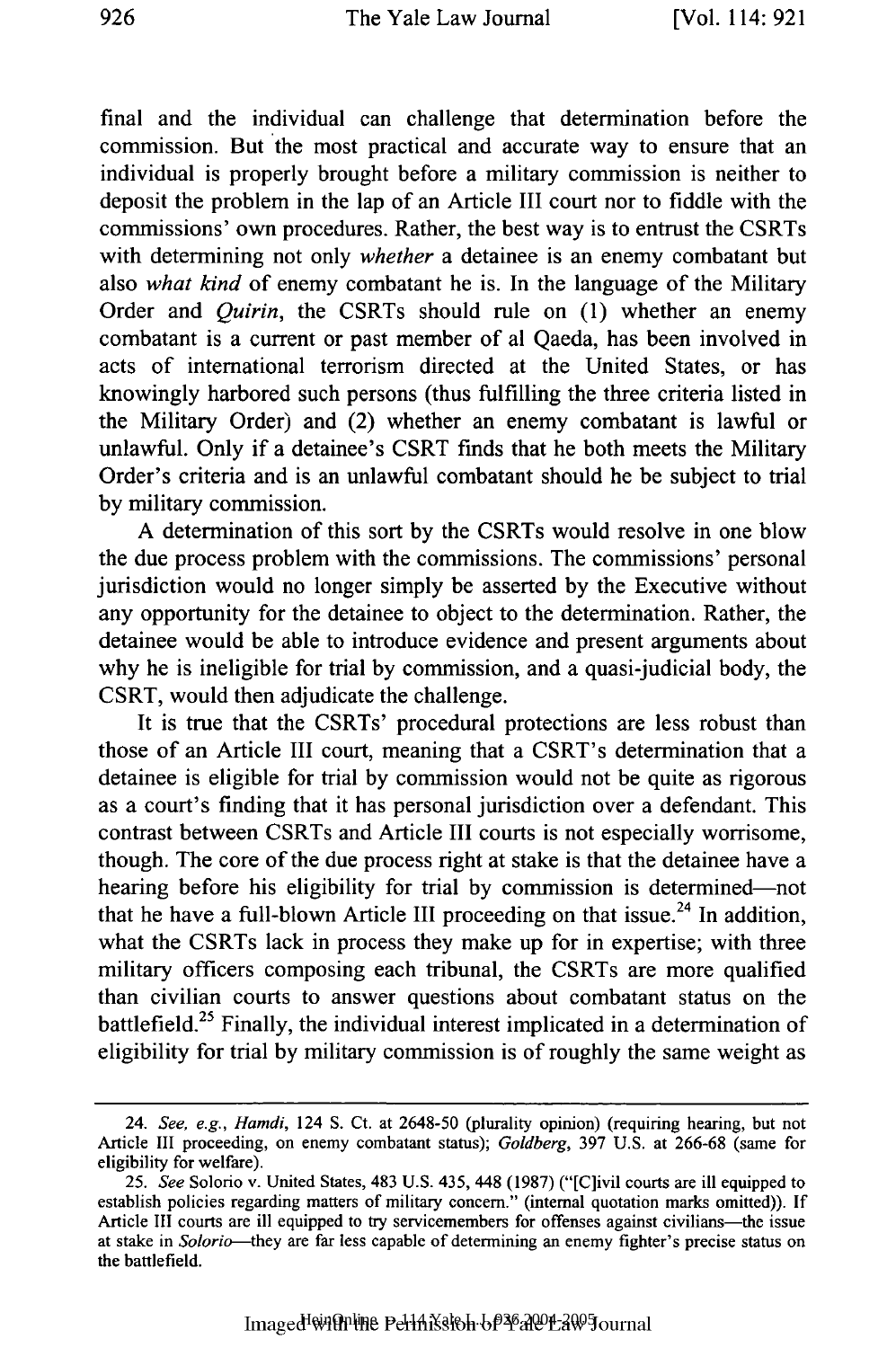the interest implicated in a finding of combatant status.<sup>26</sup> If the CSRTs can constitutionally adjudicate the latter,<sup>27</sup> they should also be able to legitimately evaluate the former.

Assuming that broadening the scope of the CSRTs solves the due process problem with the military commissions, the questions then become whether the CSRTs are well positioned to assess what kind of enemy combatant a detainee is, and whether they are better suited to this task than Article III courts or military commissions themselves. The CSRTs are ideally situated to determine whether an enemy combatant is lawful or unlawful because the questions of whether a detainee is an enemy combatant and what kind of enemy combatant he is are so tightly intertwined. The same evidence that informs the CSRTs on the first question would also enable them to answer the second. For example, witnesses who observed the detainee fighting—thereby establishing that he is a combatant—could also testify about whether he carried arms openly; bore a fixed, distinctive sign; or otherwise qualified for POW protection as a lawful combatant. Having found that a given detainee was an enemy combatant, the CSRTs should have relatively little trouble also determining the lawfulness of his combatant status.

Adding responsibilities to the CSRTs, moreover, should not substantially hamper their adjudicatory efficiency. The new question that the CSRTs would be required to answer follows logically from the original one and pertains to the same set of underlying facts. The CSRTs would also only need to consider the issue of eligibility for trial by military commission in the small subset of cases where (1) the detainee has been determined to be an enemy combatant and (2) the government has indicated that it wishes to try the detainee in front of a military commission. In all other cases, the CSRTs' inquiry would be identical to the status quo, ceasing once the binary determination of enemy combatant status was made.

Not only should the CSRTs prove adept at adjudicating eligibility for trial by commission, but there are good reasons to prefer that they do so

<sup>26.</sup> An adverse decision regarding combatant status empowers the government to confine an individual until the end of hostilities-which, in the ongoing War on Terror, could be decades away. An adverse decision regarding eligibility for trial by military commission allows the government to try an individual for offenses against the laws of war (but of course does not guarantee his conviction). These consequences are similar in their severity.

<sup>27.</sup> This, of course, is a contestable proposition. No court has yet ruled on the constitutionality of the CSRTs, though their validity has been challenged on due process grounds by Guantdnamo detainees. *See, e.g.,* Second Amended Petition for Writ of Habeas Corpus and Complaint for Injunctive, Declaratory, and Other Relief at 13, 25-26, Hicks v. Bush (D.C. Cir. filed Aug. 31, 2004) (No. 1:02-cv-00299-CKK), *available at* http://www.jenner.com/files/ tbl\_s69NewsDocumentOrder/FileUpload500/393/Hicks\_amendedpetition\_complaint.pdf. view is that the CSRTs are probably constitutional under *Hamdi* but that further procedural protections for detainees should be implemented even if they are not constitutionally mandated.